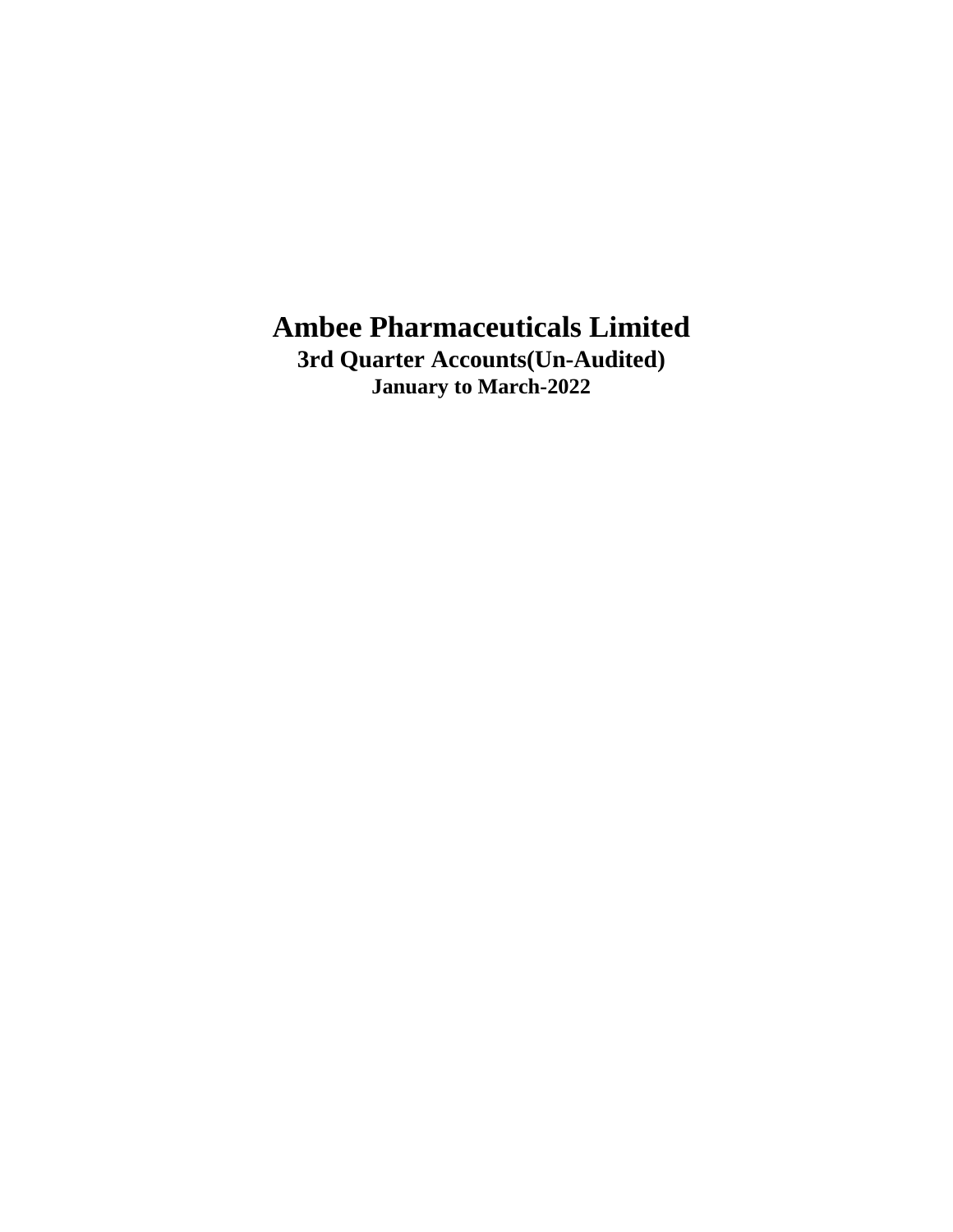*Statement of Financial Position (Un-audited)* **As at 31st March 2022**

*Taka '000*

| <b>Particulars</b>                                       | <b>Notes</b>   | 31st March 2022 | 30 June.2021 |
|----------------------------------------------------------|----------------|-----------------|--------------|
| <b>ASSETS</b>                                            |                |                 |              |
| <b>Non-Current Assets:</b>                               |                | 94,152          | 99,565       |
| Property, Plant & Equipment -Carrying Value              | 3              | 94,152          | 97,610       |
| Right-of-Use Asset                                       |                |                 | 1,955        |
|                                                          |                |                 |              |
| <b>Current Assets:</b>                                   |                | 321,772         | 321,854      |
| Inventories                                              | 4              | 133,901         | 128,889      |
| <b>Trade Receivable</b>                                  |                | 89,360          | 92,228       |
| Advance Income Tax                                       | 5              | 48,644          | 48,644       |
| Advances, Deposits and Pre-payments                      | 6              | 35,087          | 37,000       |
| Cash and Cash Equivalents                                | $\overline{7}$ | 14,780          | 15,093       |
| <b>Total Assets</b>                                      |                | 415,924         | 421,419      |
| <b>EQUITY AND LIABILITIES</b>                            |                |                 |              |
| <b>Capital and Reserves:</b>                             |                | 46,611          | 44,837       |
| Share Capital                                            |                | 24,000          | 24,000       |
| Tax-Holiday Reserve                                      |                | 5,134           | 5,134        |
| Retained Earnings- As per statement of changes in equity |                | 17,477          | 15,703       |
|                                                          |                |                 |              |
| <b>Non-Current Liabilities:</b>                          |                | 6,849           | 8,464        |
| Deferred Tax Liabilities                                 | Annexure-A     | 6,849           | 7,039        |
| Lease Finance (Non-Current Portion)                      | 8(A)           |                 | 1,425        |
| <b>Current Liabilities and Provisions:</b>               |                | 362,465         | 368,118      |
| Short Term Credit Facility                               |                | 51,367          | 115,580      |
| Lease Finance (Current Portion)                          | 8(B)           | 637             | 2,747        |
| Laibilities for Goods and Others                         |                | 5,588           | 7,215        |
| Laibiliteis for expenses                                 | 9              | 5,987           | 6,733        |
| Laibilities for Other Finance                            | 10             | 246,821         | 183,595      |
| Provission for Income Tax                                | 11             | 38,522          | 38,443       |
| Workers Profit Participation Fund                        | 12             | 10,717          | 9,949        |
| <b>Unclaim Dividend</b>                                  |                | 2,825           | 3,856        |
| <b>Total Equity And Liabilities</b>                      |                | 415,924         | 421,419      |
|                                                          |                |                 |              |
| Net Asset Value per share (NAV)                          |                | 19.42           | 18.68        |

(Naureen Aziz Mohammad Bhai) (Kazi Tanzzina Ferdous) (Nurjehan Hudda) Managing Director Director Director Director Director

**Sd/-** (A.K.M. Khairul Aziz) Chief Financial Officer

**Sd/- Sd/- Sd/-**

Company Secretary (Jahangir Alam) **Sd/-**

Dhaka April 27, 2022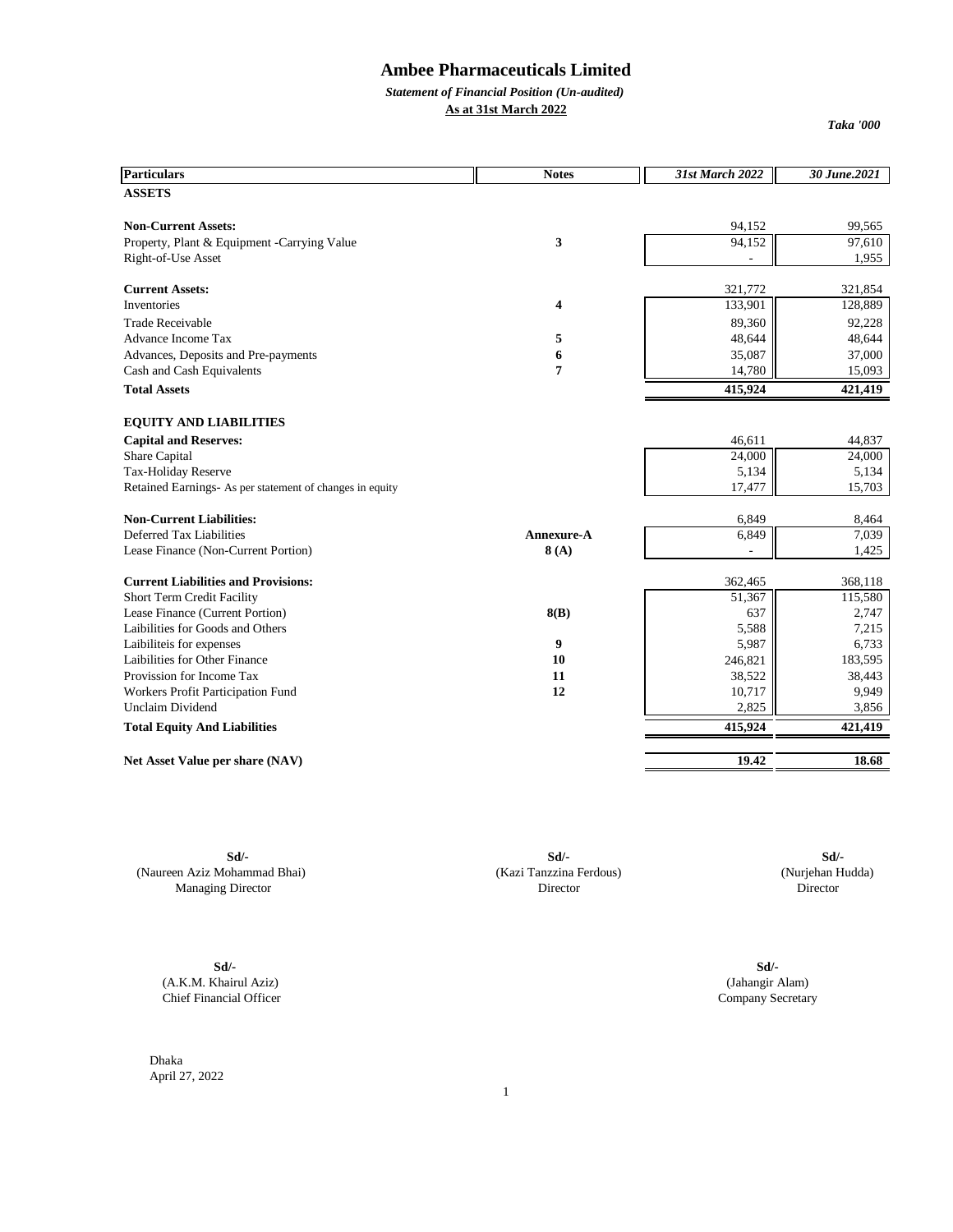### **Ambee Pharmaceuticals Limited Statement of Comprehensive Income** *For the 3rd Quarter ended 31st March 2022*

**(Unaudited)**

|                                           |                    |                  |                  |                   | Taka '000         |
|-------------------------------------------|--------------------|------------------|------------------|-------------------|-------------------|
|                                           | <b>Note</b>        | 9 month ended    | 9 month ended    | 3rd Ouarter Ended | 3rd Quarter Ended |
|                                           |                    | July 21-March 22 | July 20-March 21 | Jan-March. 22     | Jan-March. 21     |
|                                           |                    |                  |                  |                   |                   |
| <b>Revenue (Turnover) from Net Sales</b>  |                    | 145,131          | 110,042          | 38,038            | 39,475            |
| Cost of Goods Sold                        | 13                 | (70, 631)        | (51,660)         | (17,026)          | (17, 497)         |
| <b>Gross Profit</b>                       |                    | 74,500           | 58,382           | 21,012            | 21,978            |
| <b>Operating Expenses:</b>                |                    | (68,229)         | (51,699)         | (18, 158)         | (19,571)          |
| <b>Administrative Expenses</b>            | 14                 | (10, 102)        | (7, 121)         | (1, 364)          | (1,582)           |
| Marketing and Selling Expenses            | 15                 | (58, 127)        | (44, 578)        | (16,794)          | (17,989)          |
| <b>Profit for Operation</b>               |                    | 6,271            | 6,683            | 2,854             | 2,407             |
| <b>Financial Expenses</b>                 |                    | (4,319)          | (5,047)          | (1,772)           | (1,680)           |
| <b>Profit Before Contribution to WPPF</b> |                    | 1,952            | 1,636            | 1,082             | 727               |
| Contribution to WPPF                      |                    | (98)             | (82)             | (54)              | (36)              |
| <b>Net Profit before income-tax</b>       |                    | 1,854            | 1,553            | 1,028             | 691               |
| <b>Provision for income -tax</b>          |                    | (80)             | 8                | (67)              | 29                |
| <b>Current Tax</b>                        |                    | (443)            | (389)            | (257)             | (173)             |
| Deferred Tax Income/ (Expenses)           | <b>Annexture-A</b> | 363              | 397              | 190               | 202               |
| Net Profit after income-tax               |                    | 1,774            | 1,562            | 961               | 720               |
| <b>Number of Shares</b>                   |                    | 2,400            | 2,400            | 2,400             | 2,400             |
| <b>Earnings Per Share (EPS)</b>           | 16                 | 0.74             | 0.65             | 0.40              | 0.30              |

**Sd/- Sd/-** (Naureen Aziz Mohammad Bhai) (Nurjehan Hudda) Managing Director

(Kazi Tanzzina Ferdous) Director

**Sd/-**

**Sd/-** (A.K.M. Khairul Aziz) Chief Financial Officer

Dhaka April 27, 2022 Company Secretary (Jahangir Alam) **Sd/-**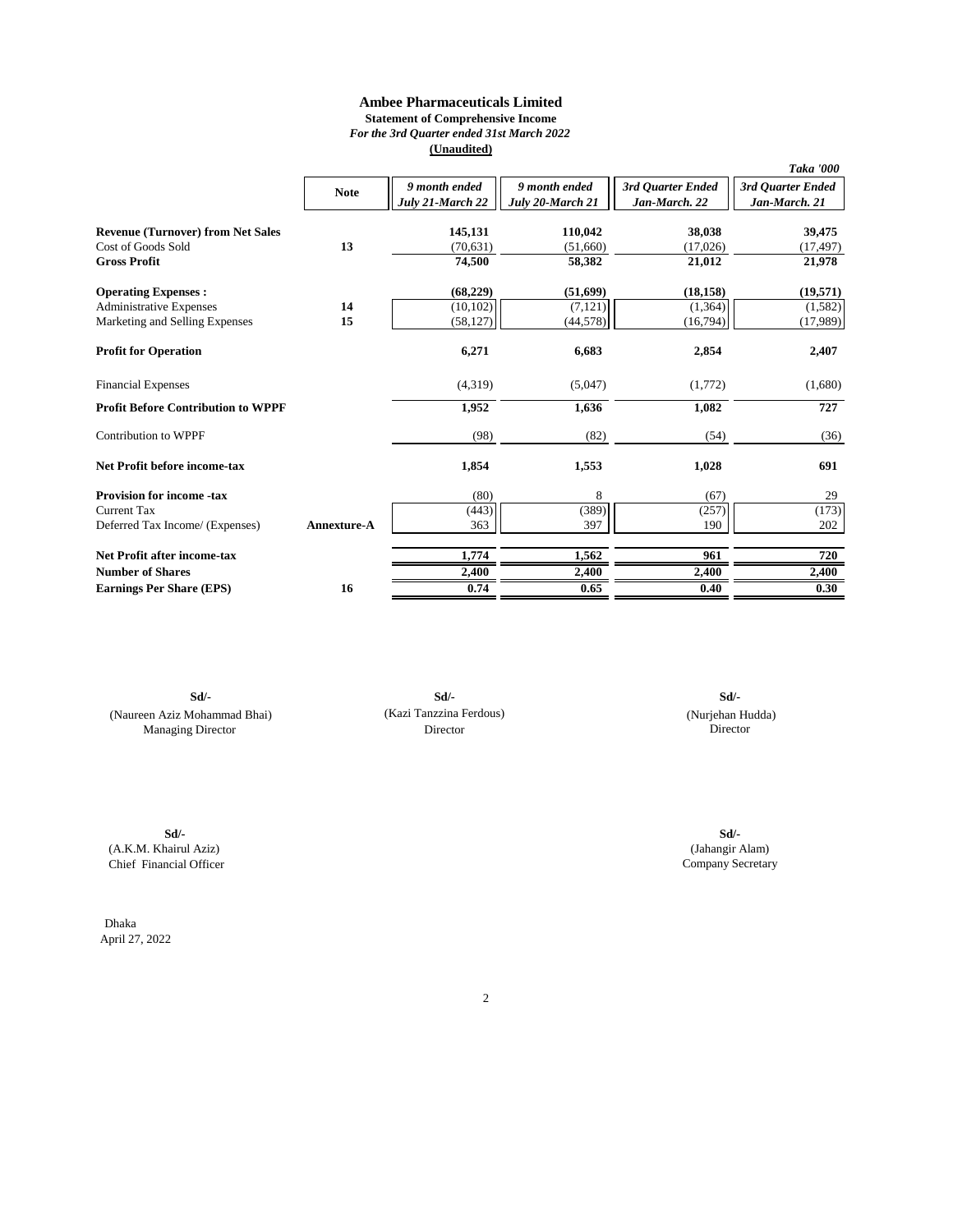## **Statement of Changes in Equity** *For the 3rd quarter ended 31st March, 2022* **(Unaudited)**

## **As at 31st March, 2022** *Taka '000*

|                                                     | <b>Share</b><br>Capital | <b>Tax Holidav</b><br><b>Reserve</b> | <b>Retained</b><br>Earning | <b>Total</b> |
|-----------------------------------------------------|-------------------------|--------------------------------------|----------------------------|--------------|
| As At 1st July 2021                                 | 24,000                  | 5,134                                | 15,703                     | 44,837       |
| Net Profit after income-tax July 2021 to March 2022 |                         |                                      | 1.774                      | 1,774        |
| At 31st March 2022                                  | 24,000                  | 5.134                                | 17.477                     | 46,611       |
| At 30th June 2021                                   | 24,000                  | 5,134                                | 15,703                     | 44,837       |

### **As at 31st March, 2021** *Taka '000*

|                                                     | <b>Share</b><br>Capital | <b>Tax Holidav</b><br><b>Reserve</b> | <b>Retained</b><br>Earning | <b>Total</b> |
|-----------------------------------------------------|-------------------------|--------------------------------------|----------------------------|--------------|
| As At 1st July 2020                                 | 24,000                  | 5,134                                | 28,713                     | 57,847       |
| Dividend for the year 2019-20                       |                         |                                      | (3,600)                    | (3,600)      |
| Net Profit after income-tax July 2020 to March 2021 |                         |                                      | 1,562                      | 1,562        |
| At 31st March 2021                                  | 24,000                  | 5,134                                | 26,675                     | 55,810       |
| <b>At 30th June 2020</b>                            | 24,000                  | 5,134                                | 28,713                     | 57,847       |

**Sd/-** (Naureen Aziz Mohammad Bhai) Managing Director

(Kazi Tanzzina Ferdous) (Nurjehan Hudda) **Sd/- Sd/-** Director

**Sd/-**

(A.K.M. Khairul Aziz) Chief Financial Officer

Dhaka April 27, 2022 3

**Sd/-**

Company Secretary (Jahangir Alam)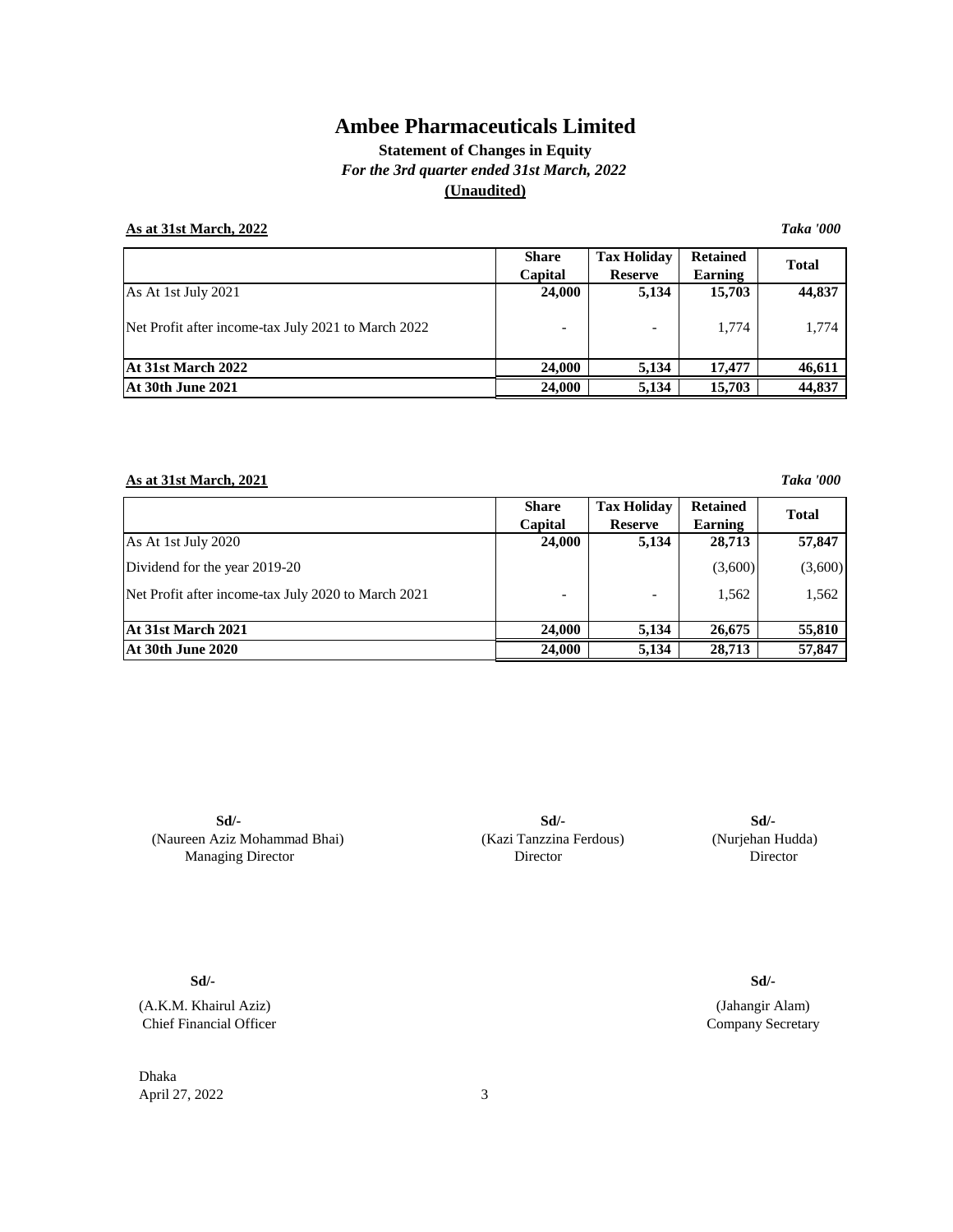## **Statement of Cash Flows (Un-audited)** *For the period from 01 July 2021 to 31st March 2022* **(Unaudited)**

|                                                   |    | 3rd Quarter Ended<br>July-March. 21-22 | 3rd Quarter Ended<br>July-March. 20-21 |
|---------------------------------------------------|----|----------------------------------------|----------------------------------------|
| <b>Cash Flows from Operating Activities:</b>      |    |                                        |                                        |
| Collection from turnover                          |    | 147,999                                | 109,679                                |
| Payments for cost and expenses                    |    | (134, 586)                             | (91,078)                               |
| <b>Finance Expenses</b>                           |    | (4,319)                                | (5,047)                                |
| Income-tax paid/deducted at source                |    | (3,854)                                | (4,214)                                |
| <b>Cash Generated from Operating Activities :</b> |    | 5,240                                  | 9,340                                  |
| <b>Cash Flows from Investing Activities:</b>      |    |                                        |                                        |
| <b>Acquisition of Fixed Assets</b>                |    |                                        |                                        |
| <b>Cash Generated From Investment Activities</b>  |    |                                        |                                        |
| <b>Cash Flows from Financing Activities:</b>      |    |                                        |                                        |
| <b>Short Term Credit Facility</b>                 |    | (64, 213)                              | (1,081)                                |
| Other Finance                                     |    | 63,226                                 | (3,326)                                |
| <b>GSP</b> Finance                                |    | (3,535)                                | (1,858)                                |
| Dividend paid                                     |    | (1,031)                                | (3,795)                                |
| <b>Cash Generated From Financial Activities</b>   |    | (5,553)                                | (10,060)                               |
| Increase/(Decrease) in cash and cash equivalents  |    | (313)                                  | (720)                                  |
| Opening cash and cash equivalents                 |    | 15,093                                 | 11,116                                 |
| Closing Cash and Bank balances                    |    | 14,780                                 | 10,396                                 |
| Net Operating cash flow per share                 | 17 | 2.18                                   | 3.89                                   |
| <b>Components of Cash and Cash Equivalents</b>    |    |                                        |                                        |
| Cash and Cash Equivalents                         |    | 14,780                                 | 10,396                                 |
| <b>Total Cash and Cash Equivalents</b>            |    | 14,780                                 | 10,396                                 |
|                                                   |    |                                        |                                        |

(Naureen Aziz Mohammad Bhai) Managing Director

**Sd/- Sd/-** (Kazi Tanzzina Ferdous) Director **Sd/-**

 (Nurjehan Hudda) Director

*Taka '000*

**Sd/- Sd/-** (A.K.M. Khairul Aziz) Chief Financial Officer

(Jahangir Alam) Company Secretary

Dhaka April 27, 2022 4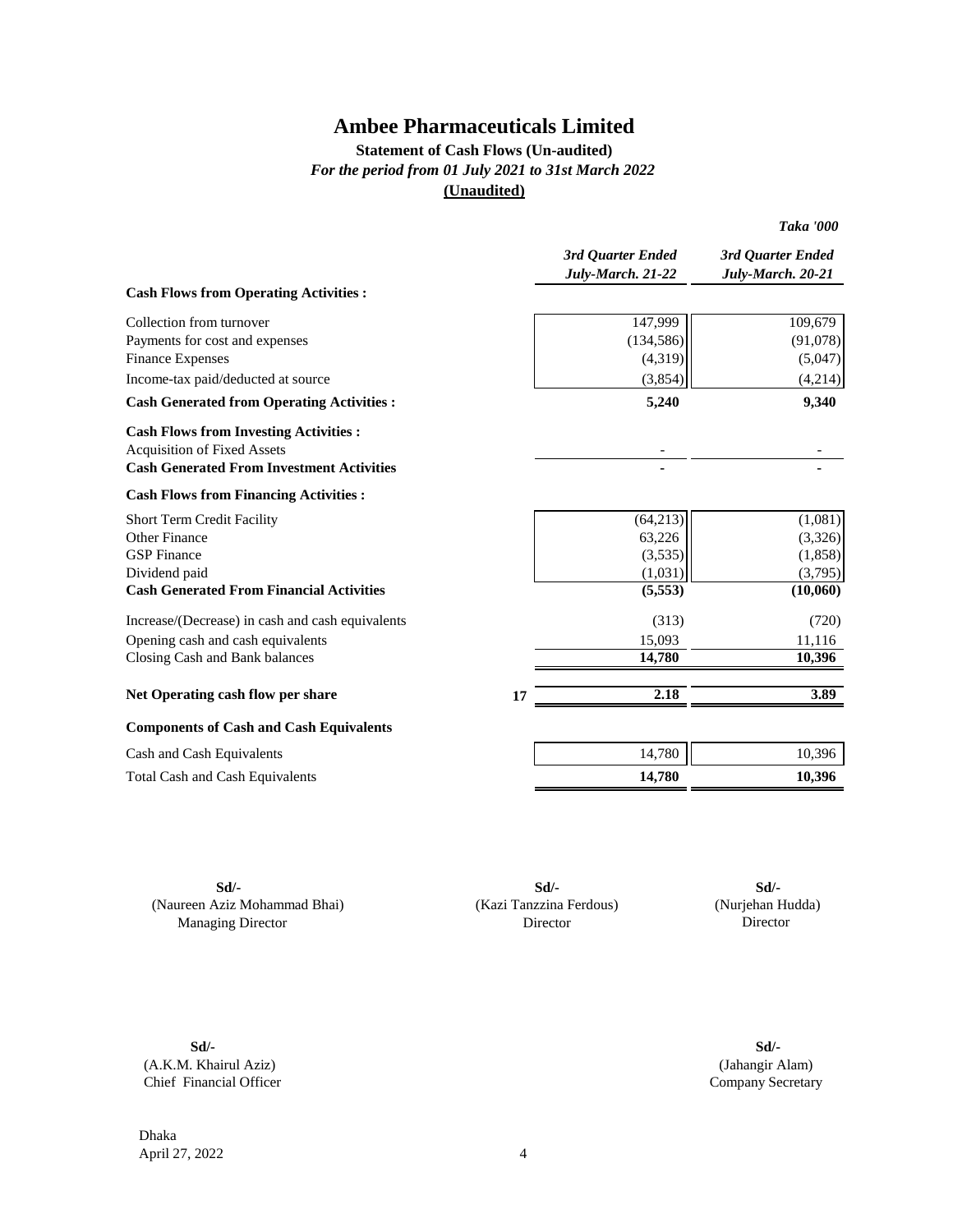Selected Notes to the Financial Statement (Un-audited) For the 3rd Quarter ended 31st March, 2022

#### **1.00 About the Company**

The Ambee Pharmaceuticals Limited (the "Company") was incorporated in Bangladesh as a Public Company on 4th February, 1976. It commenced commercial operation in 1978 and went for public issue of shares in 1986. The shares of the Company are listed in the Dhaka and Chittagong Stock Exchanges of Bangladesh.

The registered office of the Company is located at 184/1, Tejgaon I/A, Dhaka – 1208 and the manufacturing plant is located at same place at 184/1, Tejgaon I/A, Dhaka – 1208.

The principal activities of the Company were manufacturing of pharmaceuticals drugs and medicines and sales thereof. The Company has 09 Sales depots in all over the Bangladesh in different distrcts to keep the Company's Slaes, marketing, distribution and financial activities vibrant and dynamic.

#### **2.00 Basis of preparation of Financial Statements**

These Fnancial Statements should be read in conjuction with the Annual Financial Statements as on 30 June 2020, as they provide an update of previously reported information .

The accounting policies and presentation used are consistent with those used in the Annual Financial Statements. The Financial Statements have been prepared in accourdance with the International Financial Reporting Stansards (IFRSs). Where necessary, the comparative figures have been reclssified or extended from the previously reported interim Financial Statements to take into account any presentational changes made in the Annual Financial Statements or in these Interim Financial Statements.

The presentation of the Interim Financial Statements requires management to make estimates and assumptions that affect the reported amounts of revenues, expenses, assets and liabilities at the date of the Interim Financial Statements. If in the future such estimates and assumptions, which are based on management's best judjement at the date of Interim Financial statements, deviate from the actual, the original estimates and assumptions will be modified as appropriate in the period in which the circumstances change.

The company has no reportable operating segments as per IFRS-8. The company operates in a single product segment as such no segment reporting is felt necessary.

Figures have been rounded off to the nearest Taka.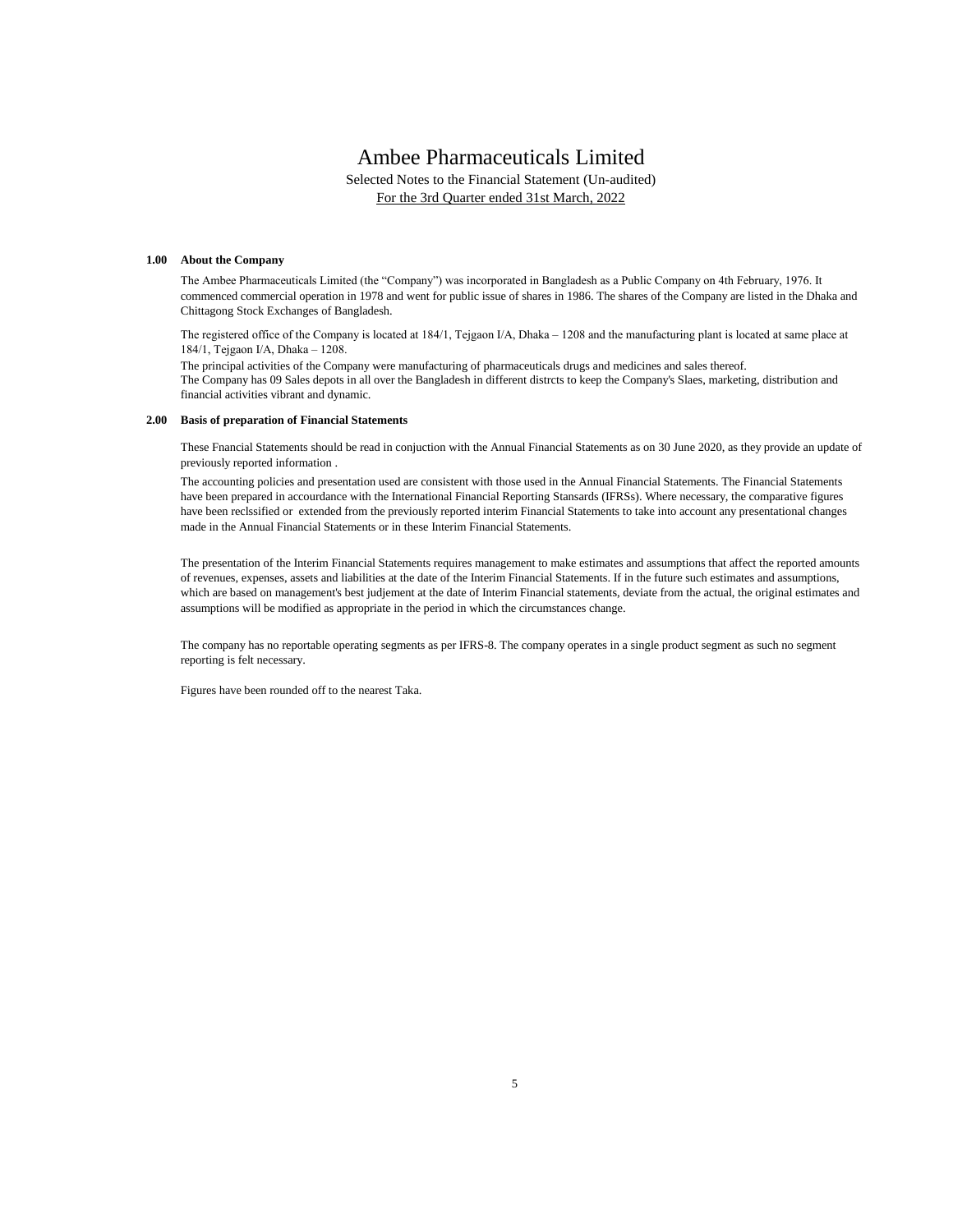#### **3.00 PROPERTY, PLANT & EQUIPMENT :**

|                              |                  | CO <sub>S</sub> T             |                                    |                  |                | <b>DEPRECIATION</b> |                                    |                |                     |                                           |
|------------------------------|------------------|-------------------------------|------------------------------------|------------------|----------------|---------------------|------------------------------------|----------------|---------------------|-------------------------------------------|
| <b>Particulars</b>           | As on 01.07.2021 | Addition during the<br>period | Adjustment<br>during the<br>Period | As on 31.03.2022 | Rate<br>$\%$   | As on 01.07.2021    | Adjustment<br>during the<br>period | For the period | As on<br>31.03.2022 | <b>Net Book Value as</b><br>on 31.09.2022 |
| <b>Existing Units -1</b>     |                  |                               |                                    |                  |                |                     |                                    |                |                     |                                           |
| Land                         | 49,033,738       |                               |                                    | 49,033,738       |                |                     | ٠                                  | $\sim$         |                     | 49,033,738                                |
| Leasehold Land               | 1,215,803        |                               |                                    | 1,215,803        |                |                     | ٠                                  |                |                     | 1,215,803                                 |
| <b>Factory Building</b>      | 25,453,974       |                               |                                    | 25,453,974       | 2.5            | 14,523,678          | $\overline{\phantom{a}}$           | 204,943        | 14,728,621          | 10,725,353                                |
| Plant and Machinery          | 62,248,702       |                               |                                    | 62,248,702       | $\overline{7}$ | 48,497,668          | $\overline{\phantom{a}}$           | 721,929        | 49,219,597          | 13,029,105                                |
| Deep Tube Well               | 1,368,000        | ٠                             |                                    | 1,368,000        | 15             | 1,175,863           | $\sim$                             | 21,615         | 1,197,479           | 170,521                                   |
| Diesel Generating Set        | 446,500          |                               |                                    | 446,500          | 15             | 375,634             | $\overline{\phantom{a}}$           | 7,972          | 383,607             | 62,893                                    |
| Loose Tools                  | 98,001           | ٠                             |                                    | 98,001           | 15             | 95,240              | $\overline{\phantom{a}}$           | 311            | 95,551              | 2,450                                     |
| Laboratory Equipment         | 3,200,156        | $\overline{\phantom{a}}$      |                                    | 3,200,156        | 10             | 2,451,112           | $\overline{\phantom{a}}$           | 56,178         | 2,507,290           | 692,866                                   |
| Electrical Installation      | 556,455          | $\overline{\phantom{a}}$      | $\sim$                             | 556,455          | 10             | 289,033             | $\overline{\phantom{a}}$           | 20,057         | 309,090             | 247,365                                   |
| Laboratory Glass Ware        | 41,626           | ٠                             |                                    | 41,626           | 15             | 41,525              | $\overline{\phantom{a}}$           | 11             | 41,536              | 90                                        |
| Production Equipment         | 1,220,541        | $\overline{\phantom{a}}$      | $\sim$                             | 1,220,541        | 10             | 883,600             | $\overline{\phantom{a}}$           | 25,271         | 908,871             | 311,670                                   |
| Transport and Vehicles       | 12,530,135       | $\overline{\phantom{a}}$      | $\sim$                             | 12,530,135       | 20             | 10,378,536          | $\overline{\phantom{a}}$           | 322,740        | 10,701,276          | 1,828,859                                 |
| Motorcycle                   | 38,662,774       | $\overline{\phantom{a}}$      |                                    | 38,662,774       | 20             | 27,265,873          | $\overline{\phantom{a}}$           | 1,709,535      | 28,975,409          | 9,687,365                                 |
| Furniture and Fixtures       | 3,510,681        |                               | $\sim$                             | 3,510,681        | 10             | 2,772,943           | $\overline{\phantom{a}}$           | 55,330         | 2,828,273           | 682,408                                   |
| Office Equipment             | 12,535,336       | 117,000                       | $\sim$                             | 12,652,336       | 15             | 10,361,781          | $\overline{\phantom{a}}$           | 257,687        | 10,619,468          | 2,032,868                                 |
| Office By-cycles             | 15,962           | $\overline{\phantom{a}}$      | $\sim$                             | 15,962           | 20             | 15,775              | $\overline{\phantom{a}}$           | 28             | 15,803              | 159                                       |
| <b>Books</b>                 | 98,060           | $\overline{\phantom{a}}$      |                                    | 98,060           | 15             | 92,191              | $\overline{\phantom{a}}$           | 660            | 92,851              | 5,209                                     |
| <b>Sub Total</b>             | 212,236,444      | 117,000                       | $\overline{\phantom{a}}$           | 212,353,444      |                | 119,220,453         | $\overline{\phantom{a}}$           | 3,404,269      | 122,624,724         | 89,728,721                                |
| Injectable (Ampoule) Unit -2 |                  |                               |                                    |                  |                |                     |                                    |                |                     |                                           |
| <b>Factory Building</b>      | 3,627,409        | $\overline{\phantom{a}}$      | $\overline{\phantom{a}}$           | 3,627,409        | 2.5            | 1,365,928           | $\overline{a}$                     | 42,403         | 1,408,331           | 2,219,078                                 |
| Plant and Machinery          | 9,221,953        | $\overline{\phantom{a}}$      | $\sim$                             | 9,221,952        | $\overline{7}$ | 7,059,077           | $\overline{\phantom{a}}$           | 113,551        | 7,172,628           | 2,049,324                                 |
| Production Equipment         | 80,500           | $\overline{\phantom{a}}$      | $\overline{\phantom{a}}$           | 80,500           | 10             | 67,532              | ٠                                  | 973            | 68,505              | 11,995                                    |
| Transport and Vehicles       | 2,235,000        | $\overline{\phantom{a}}$      | $\sim$                             | 2,235,000        | 20             | 2,203,661           | $\overline{\phantom{a}}$           | 4,701          | 2,208,362           | 26,638                                    |
| Furniture and Fixture        | 930,903          | $\overline{\phantom{a}}$      | $\sim$                             | 930,903          | 10             | 805,228             | $\overline{\phantom{a}}$           | 9,426          | 814,654             | 116,249                                   |
| <b>Sub Total</b>             | 16,095,765       | $\overline{\phantom{a}}$      | $\overline{\phantom{a}}$           | 16,095,764       |                | 11,501,426          | $\overline{\phantom{a}}$           | 171,053        | 11,672,479          | 4,423,285                                 |
| 31st March, 2022 Tk.         | 228,332,208      | 117,000                       | $\overline{\phantom{a}}$           | 228,449,208      |                | 130,721,878         | $\blacksquare$                     | 3,575,322      | 134,297,202         | 94,152,006                                |
| June 30, 2021 Tk.            | 228,332,208      | $\overline{\phantom{a}}$      | $\sim$                             | 228,332,208      |                | 125,111,524         | $\sim$                             | 1,402,589      | 126,514,114         | 101,818,093                               |

| Note: Depreciation Charged to:      |     | 31-03-2022 | 30-06-2021 |
|-------------------------------------|-----|------------|------------|
| Cost of Goods Sold (Note - 12)      |     | 1,229,340  | 1,756,607  |
| Administrative Expenses (Note - 13) |     | 2.345.982  | 3,853,748  |
|                                     | Tk. | 3,575,321  | 5,610,355  |

|     | 31-03-2022 | 30-06-2021 |
|-----|------------|------------|
|     | 1,229,340  | 1,756,607  |
|     | 2.345.982  | 3,853,748  |
| Tk. | 3,575,321  | 5,610,355  |
|     |            |            |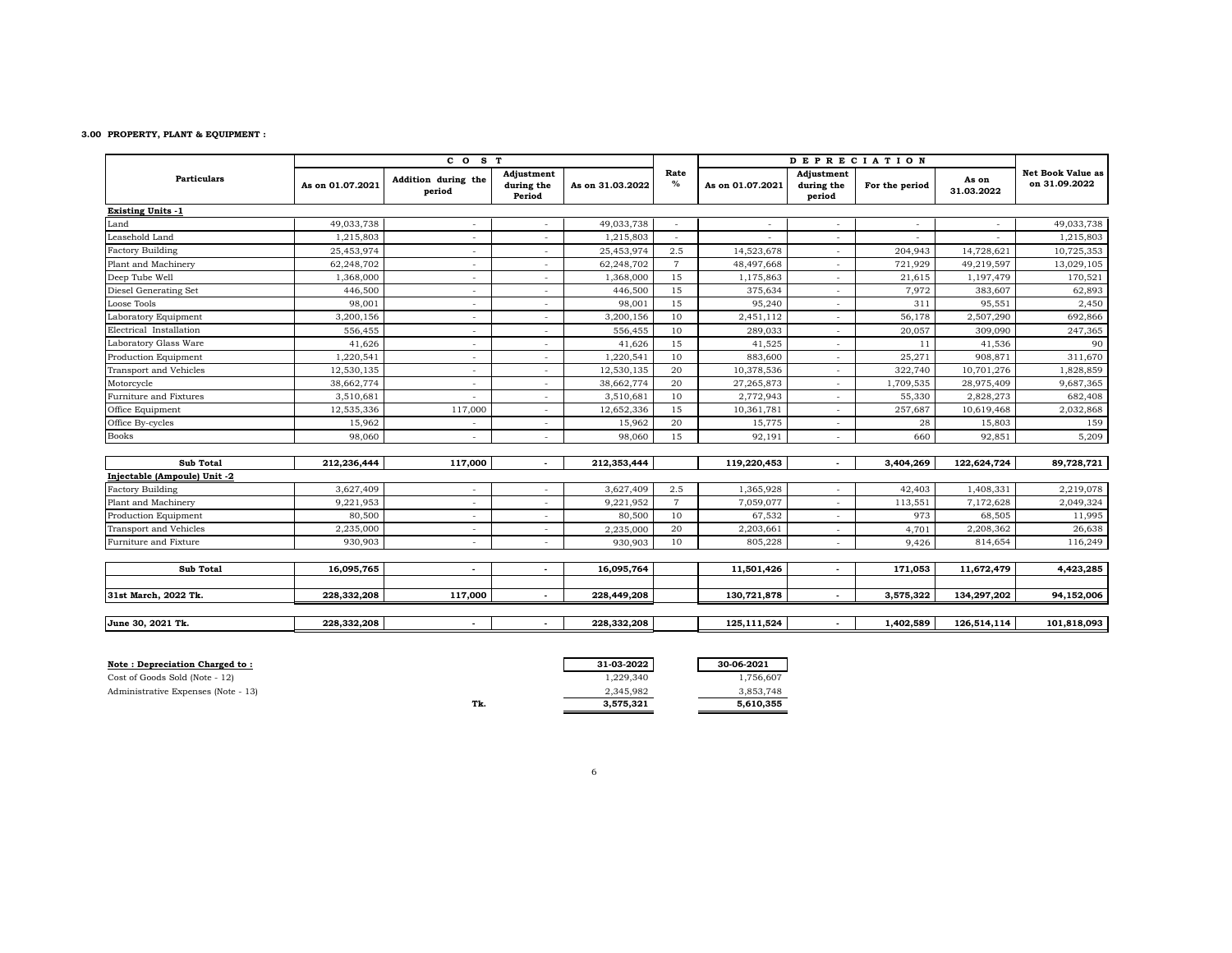**Tk' 000**

|      | 4.00 Inventories                                                                                     | As at March.          | As at June      |
|------|------------------------------------------------------------------------------------------------------|-----------------------|-----------------|
|      |                                                                                                      | 31, 2022              | 30, 2021        |
|      | Raw & Packing materials<br>(including Work in Process, Promotional Materials & Materials in Transit) | 49,877                | 47,965          |
|      | Finished goods                                                                                       | 84,024                | 80,924          |
|      |                                                                                                      | 133,901               | 128,889         |
| 5.00 | <b>Advance Income Tax:</b><br><b>Opening Balance</b>                                                 | 48,644                | 47,594          |
|      | Add: Addition during the year                                                                        |                       | 1,050           |
|      | Less: Adjustment during the year                                                                     | 48,644                | 48,644          |
|      |                                                                                                      | 48,644                | 48,644          |
|      | 6.00 Advances, Deposits and Pre-payments                                                             |                       |                 |
|      | a) Advances<br>b) Deposit and Prepayments                                                            | 33,751                | 35,663          |
|      |                                                                                                      | 1,336<br>35,087       | 1,337<br>37,000 |
|      | a) Advances                                                                                          |                       |                 |
|      | Advances to staff<br><b>Advance Rent</b>                                                             | 1,625                 | 1,617<br>118    |
|      | Against purchases and expenses                                                                       | 11,254                | 13,056          |
|      | Bengal Steel Works Ltd.<br>Ambee Flims Ltd.                                                          | 20,774<br>98          | 20,774<br>98    |
|      | Sub total                                                                                            | 33,751                | 35,663          |
|      | b) Deposit and Prepayments                                                                           |                       |                 |
|      | L/C Margin<br>Guarantee Margin                                                                       | 20                    | 21              |
|      | <b>Other Deposits</b>                                                                                | 1,291                 | 1,291           |
|      | Pre-payments<br>Sub total                                                                            | 25<br>1,336           | 25<br>1,337     |
|      | 7.00 Cash & Cash Equivalents                                                                         |                       |                 |
|      | In hand                                                                                              | 13,251                | 12,796          |
|      | At banks:<br>In current account                                                                      | 1,529<br>1,447        | 2,298<br>2,216  |
|      | In in-operative account                                                                              | 82                    | 82              |
|      |                                                                                                      | 14,780                | 15,094          |
| 8.00 | <b>Lease Finance</b>                                                                                 |                       |                 |
|      | A. Non-Current Portion                                                                               | $\blacksquare$        | 384<br>384      |
|      |                                                                                                      |                       |                 |
|      | <b>B.</b> Current Position                                                                           | 637<br>637            | 1,764<br>1,764  |
|      | <b>GSP Lease Finance</b>                                                                             |                       |                 |
|      | Loan from GSP Finance                                                                                | 637                   | 2,148           |
|      | Less: Current Portion of long term loan being payable within one year                                | 637<br>$\blacksquare$ | 1,764<br>384    |
|      | Gross Finance Lease- minimum lease liability                                                         |                       |                 |
|      | Within one year                                                                                      | 637                   | 1,764           |
|      | After one year<br>Total                                                                              | 637                   | 384<br>2,148    |
|      |                                                                                                      |                       |                 |
|      | This consist of as follows:                                                                          |                       |                 |
|      | Within one year                                                                                      | 637                   | 1,764           |
|      | Within two to five years<br>Total Present Value of Finance Lease liability                           | 637                   | 384<br>2,148    |
|      | 08.01 Lease (Right of Use Asset (ROU), Net                                                           |                       |                 |
|      |                                                                                                      |                       |                 |
|      | Balance as at 1st July, 2020<br>Add: Addition During the Year                                        | 1,955                 | 3,263           |
|      | Less: Fully Depreciation Charged During the Year                                                     | 1,955                 | 1,308           |
|      | Written Down Value as at 31st March, 2022                                                            | ۰                     | 1,955           |
|      |                                                                                                      |                       |                 |
|      | Lease                                                                                                |                       |                 |
|      | Opening Balance as at 1st July, 2021                                                                 | 2,022                 | 3,237           |
|      | Add: Interest Accrued<br>Less: Payments                                                              | 36<br>2,058           | 251<br>1,466    |
|      | Closing Balance as at 31st March, 2022                                                               | ٠                     | 2,022           |
|      | Lease Liabilities Recognized in Statement of Financial Position                                      |                       |                 |
|      | Lease Liability - Net off Current Maturity                                                           | $\blacksquare$        | 1,040           |
|      | Lease Liability - Current Maturity                                                                   |                       | 982             |
|      |                                                                                                      | ٠                     | 2,022           |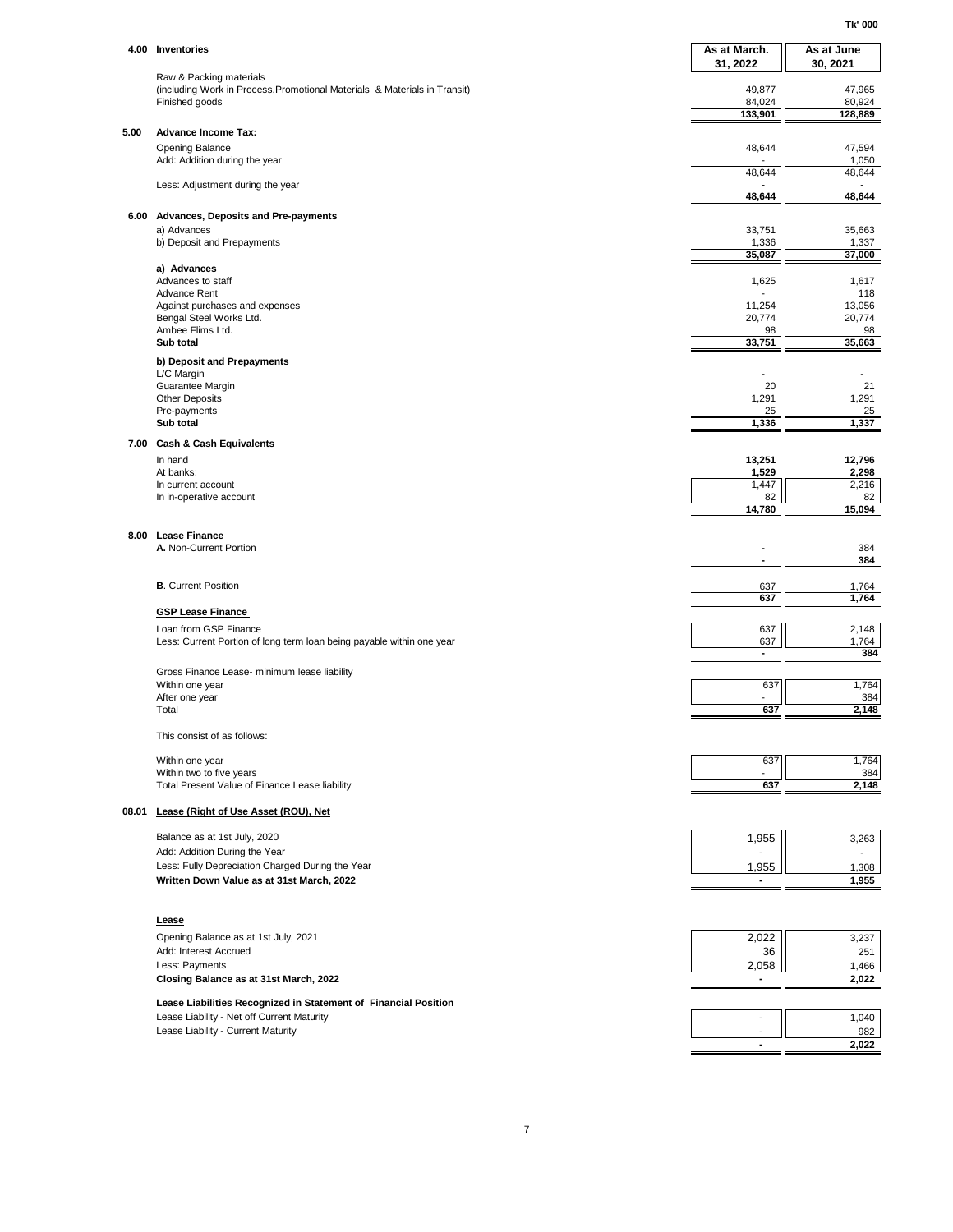**Tk' 000**

|                                                                           | As at March.<br>31,2022            | As at June<br>30, 2021      |
|---------------------------------------------------------------------------|------------------------------------|-----------------------------|
| 09.00 Liabilities for Expenses                                            |                                    |                             |
| Details of above balance are given below:                                 |                                    |                             |
| <b>Accrued Expenses</b>                                                   | 5,987                              | 6,331                       |
| <b>Audit Fees</b>                                                         | 5,987                              | 403<br>6,734                |
|                                                                           |                                    |                             |
| 10.00 Liabilities for other Finance                                       |                                    |                             |
| Details of above balance are given below:                                 |                                    |                             |
| Employees Income Tax                                                      | 701                                | 701                         |
| Refund Warrant Payable                                                    | 13                                 | 13                          |
| Share Application Money<br>Vat Payable                                    | $\mathbf{1}$<br>697                | $\mathbf{1}$<br>40,437      |
| Income Tax deduction from Supplier                                        | 431                                | 431                         |
| Provident Fund Payable<br>Loan from Mr. Aziz Mohammad Bhai                | 1,916<br>193,853                   | 1,916<br>120,094            |
| Loan from Ambee Ltd.<br>Interest Payable                                  | 29,207<br>20,002                   | 20,002                      |
|                                                                           | 246,821                            | 183,595                     |
|                                                                           |                                    |                             |
|                                                                           |                                    |                             |
| 11.00 Provision for Income Tax                                            |                                    |                             |
|                                                                           |                                    |                             |
| <b>Opening Balance</b><br>Provision for the Period                        | 38,442<br>80                       | 37,393<br>1,049             |
| Adjustment for the year 2012 and 2014                                     | ä,<br>38,522                       | 38,442                      |
|                                                                           |                                    |                             |
| 12.00 Workers Profit Participation Fund (WPPF)                            |                                    |                             |
| <b>Opening Balance</b>                                                    | 9,948                              | 9,127                       |
| Provision for the Period                                                  | 98                                 |                             |
| Interest during the Period<br>Less: Adjustment/ payment during the Period | 671                                | 821                         |
|                                                                           | 10,717                             | 9,948                       |
|                                                                           |                                    |                             |
|                                                                           |                                    | Tk' 000                     |
|                                                                           | 3rd Quarter ended<br>March.<br>31, | 3rd Quarter<br>ended March. |
|                                                                           | 2022                               | 31, 2021                    |
| 13.00 Cost of Goods Sold                                                  |                                    |                             |
| <b>Materials</b>                                                          | 56,973                             | 41,177                      |
| Factory Overhead<br>Depreciation                                          | 12,429                             | 9,166                       |
|                                                                           | 1,229<br>70,631                    | 1,317<br>51,660             |
|                                                                           |                                    |                             |
| 14.00 ADMINISTRATIVE EXPENSES                                             |                                    |                             |
| Salary and allowances<br>Travelling & Conveyance                          | 5,303<br>225                       | 3,065<br>121                |
| Electricity, Gas and Water                                                | 1,058                              | 605                         |
| Repairs and maintenance<br>AGM expenses                                   | 262<br>304                         | 114<br>214                  |
| Depreciation<br>Other Expenses                                            | 2,346<br>604                       | 2,890<br>112                |
|                                                                           | 10,102                             | 7,121                       |
|                                                                           |                                    |                             |
| 15.00 SELLING, DISTRIBUTION AND MARKETING EXPENSES                        |                                    |                             |
| Salary and allowances<br>Rent, rates and taxes                            | 39,619<br>2,524                    | 30,413<br>1,874             |
| Conveyance                                                                | 2,077                              | 1,255                       |
| Repairs and maintenance<br>Electricity, Gas and Water                     | 654<br>1,887                       | 354<br>1,102                |
| Delivery expenses<br>Free Sample                                          | 8,254<br>1,887                     | 7,457<br>1,247              |
| Other Expenses                                                            | 1,225                              | 876                         |
|                                                                           | 58,127                             | 44,578                      |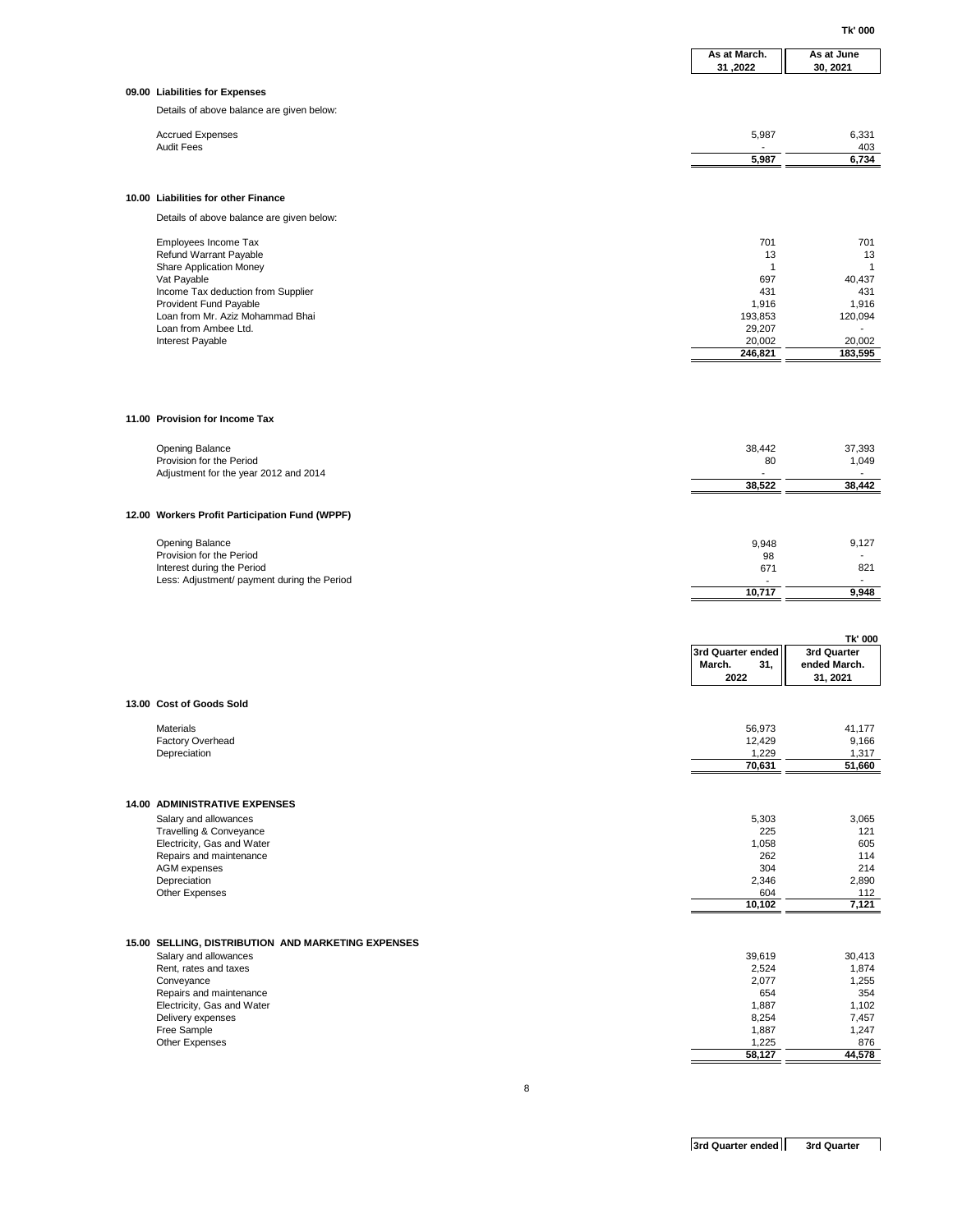|                                                                                                                                                      | March.<br>2022 | 31.                    | ended March.<br>31, 2021 |
|------------------------------------------------------------------------------------------------------------------------------------------------------|----------------|------------------------|--------------------------|
| 16.00 EARNING PER SHARE (EPS)                                                                                                                        |                |                        |                          |
| This is made up as follows:                                                                                                                          |                |                        |                          |
| Earning attributable to the Ordinary Shareholders (Net profit after tax)<br>Weighted average number of Ordinary shares outstanding during the period |                | 1,774<br>2,400<br>0.74 | 1,562<br>2,400<br>0.65   |
| Earning Per Share (EPS) increase due to sold increase against previous year.                                                                         |                |                        |                          |
| 17.00 NET OPERATING CASH FLOW PER SHARE (NOCFPS).                                                                                                    |                |                        |                          |
| Cash flows from net operating activities as per Statement of Cash flows<br>Weighted average number of Ordinary shares outstanding during the period  |                | 5,240<br>2,400<br>2.18 | 9,340<br>2,400<br>3.89   |
| Net Operating Cash Flow Per Share (NOCFPS) decrease due to increase of payments for cost and expenses.                                               |                |                        |                          |

**3rd Quarter ended** 

l,

#### **18.00 Key Management Personnel Compensation.**

During the Period , the amount of compensation paid to Key Management Personnel including Board of Directors is as under ( As Para 17 of IAS 24 Related Party Disclosures):

| Short Term Employee Benefits |                          |  |
|------------------------------|--------------------------|--|
| Post-Employment Benefits     |                          |  |
| Other Long-Term Benefits     |                          |  |
| <b>Termination Benefits</b>  | $\overline{\phantom{0}}$ |  |
| Others                       | -                        |  |
|                              |                          |  |
|                              |                          |  |

There is no other benefits provided by the company to it's employees other than a contributory Provident Fund Scheme.

#### **19.00 Related Party Transactions - Disclosure under IAS 24 "Related Party Disclosure"**

The Company has entered into transactions with other entities that fall within the definition of related party as contained in IAS-24 "Related Party Disclosures". The Company opines that terms of related party transactions do not significantly differ from those that could have been obtained from third parties. Total transactions of the significant related parties as at 31st March 2022 were as follows:

| Name of the Party                 | Relationship  | Nature of<br><b>Transaction</b>      | <b>Opening</b><br><b>Balance</b> | <b>Addition</b><br>during the<br>Period | Adjustment<br>during the<br>Period | <b>Closing</b><br><b>Balance</b> |
|-----------------------------------|---------------|--------------------------------------|----------------------------------|-----------------------------------------|------------------------------------|----------------------------------|
| Aziz Mohammad Bhai                | Chairman      | Inter company<br>Loan/<br>Receivable | 119,270                          |                                         |                                    | 119,270                          |
| <b>Bengal Steel Works Limited</b> | Group Concern | Inter company<br>Loan/<br>Receivable | 20,774                           |                                         |                                    | 20,774                           |
| Ambee Films Limited               | Group Concern | Inter company<br>Loan/<br>Receivable | 98                               |                                         |                                    | 98                               |
| Ambee Limited                     | Group Concern | Inter company<br>Loan/<br>Receivable |                                  | 29,207                                  | -                                  | 29,207                           |
| <b>Total</b>                      |               |                                      | 140,142                          | 29,207                                  |                                    | 169,349                          |

#### **20.00 Computation of Deferred Tax**

| As at<br><b>March 31, 2022</b> | As at<br>June 30, 2021 |
|--------------------------------|------------------------|
| 43,902                         | 47,361                 |
| (16,507)                       | (19, 137)              |
| 27,395                         | 28,224                 |
|                                | (68)                   |
| 27,395                         | 28,156                 |
| 25%                            | 25%                    |
| 6,849                          | 7,039                  |
| 7,039                          | 7,357                  |
| 190                            | 318                    |
|                                |                        |